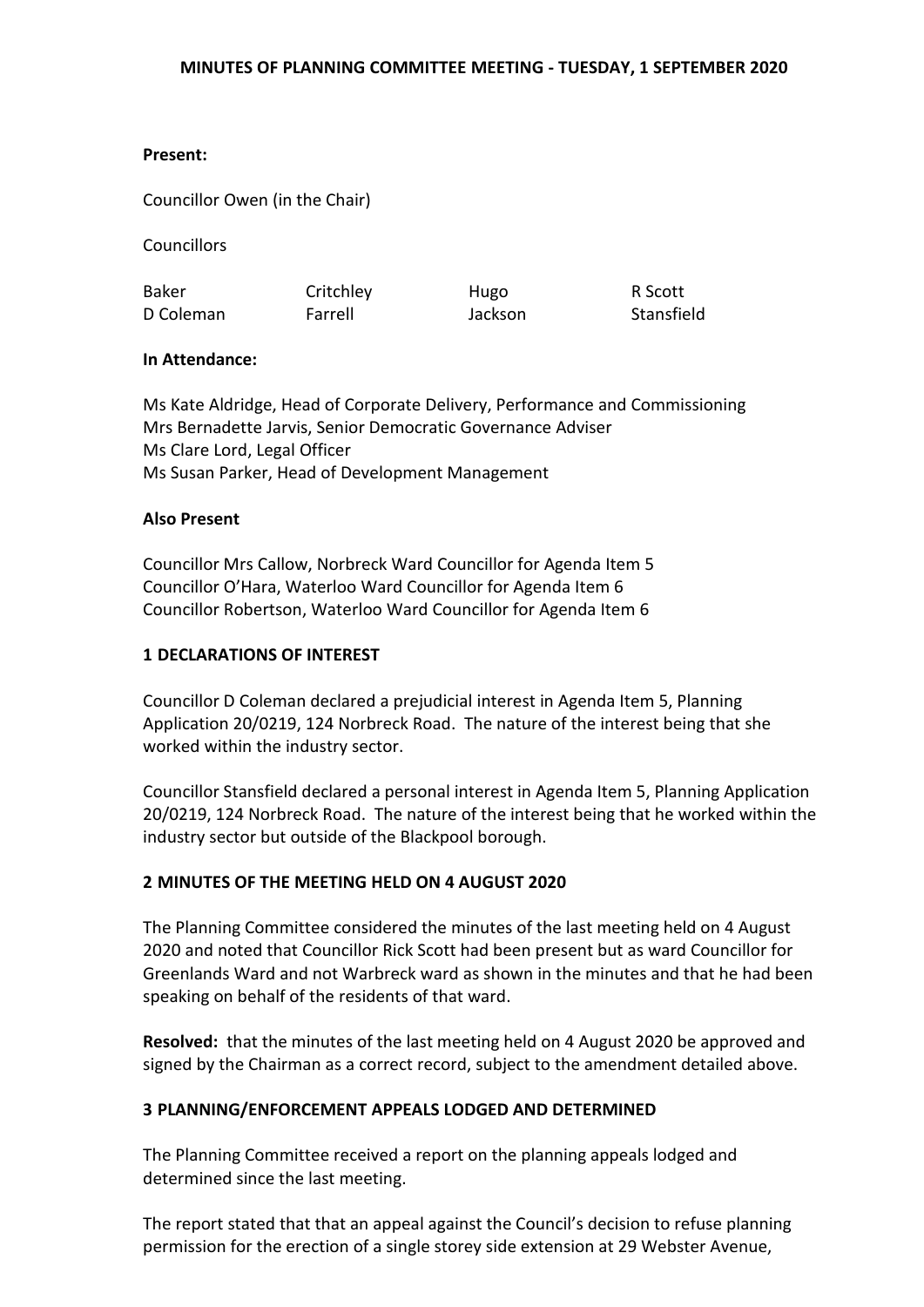### **MINUTES OF PLANNING COMMITTEE MEETING - TUESDAY, 1 SEPTEMBER 2020**

Blackpool had been dismissed by the Planning Inspectorate.

The Planning Inspectorate had also dismissed an appeal against the Council's decision to refuse planning permission for use of the premises at Unit 2, Woodman Centre, Vicarage Lane, Blackpool.

The benefits of the upheld decisions in terms of resisting future appeal decisions was also reported.

**Resolved:** To note the report.

# **4 PLANNING ENFORCEMENT UPDATE REPORT**

The Committee considered the summary of planning enforcement activity within Blackpool between 1 July 2020 and 31 July 2020.

The report stated that 63 new cases had been registered for investigation with 612 complaints remaining outstanding by the end of the period, 26 cases had been resolved by negotiation without recourse to formal action and 88 cases had been closed as there had either been no breach of planning control found, no action was appropriate or it had not been considered expedient to take action.

The report also stated that one enforcement notice had been authorised between 1 July 2020 and 31 July 2020.

The Committee noted the significant workload involved in undertaking planning enforcement activities.

**Resolved:** To note the outcome of the cases set out in the report and to support the actions of the Service Manager, Public Protection Department.

# **5 PLANNING APPLICATION 20/0129- 124 NORBRECK ROAD**

The Committee considered planning application 20/0219 that sought permission for the use of a bungalow at 124 Norbreck Road as a residential care home for up to two persons aged 8-17 years old.

Ms Parker, Head of Development Management, provided an overview of the application and presented site location and layout plans and an aerial view of the site. She reminded the Committee that it had deferred the application at its last meeting to allow for investigations to be made into the use of the facility at 66-66a Norbreck Road, Blackpool which was located within 400 metres of the application site. Following a visit to the premises at 66-66a Norbreck Road, Blackpool and discussions with the operator of the facility and colleagues from the Council's Children's Services department, Ms Parker confirmed her view that the facility supported living accommodation for young people aged 16 to 18 years of age and she reported on the differences between this and a children's home. In her view, the use of the two premises was materially different in planning terms and as such the locational requirements of Policy BH24 for the current planning application had been met. Ms Parker also advised the Committee on another concern raised recently regarding a further property at 11 Guildford Avenue, Blackpool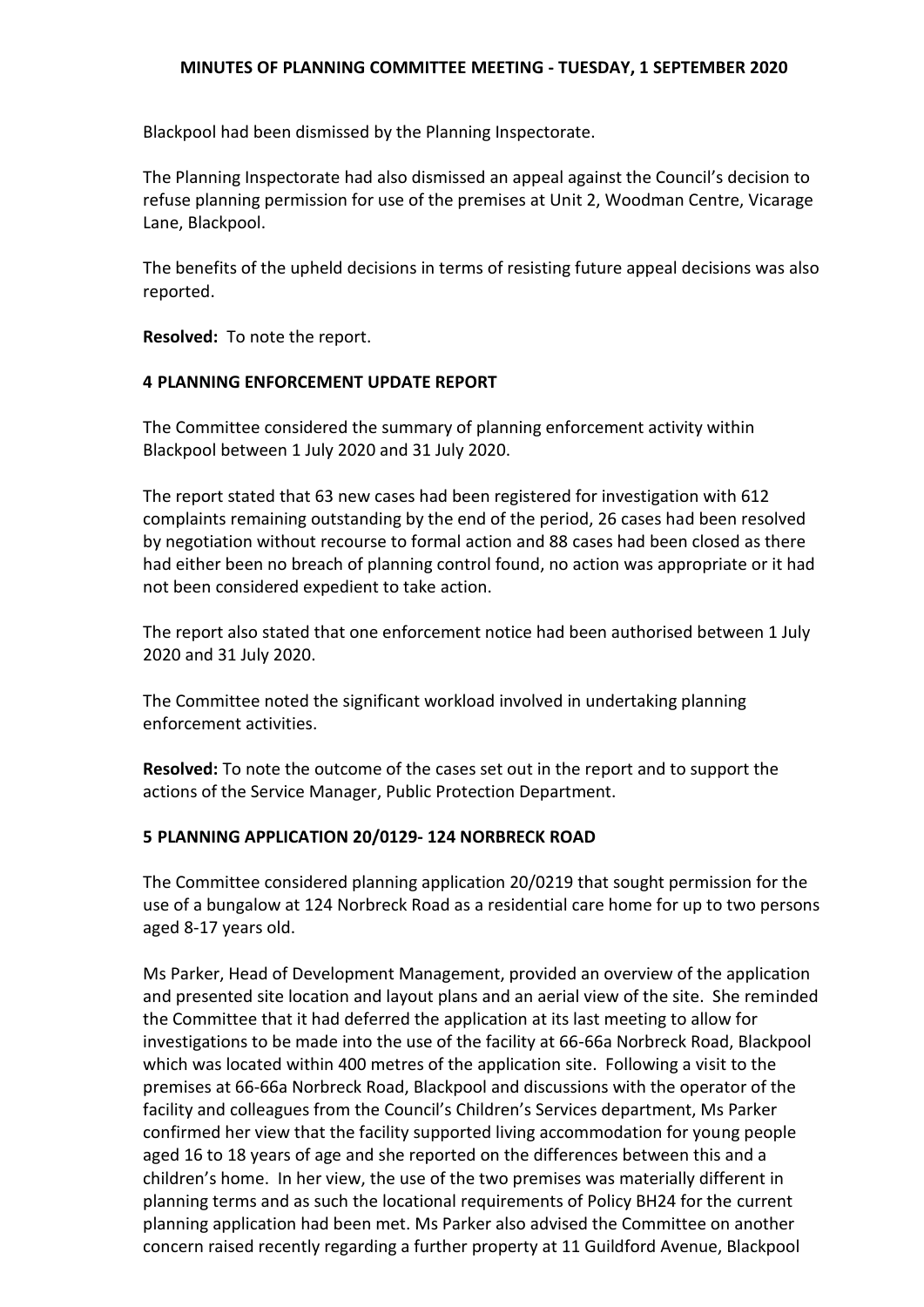which was also within 400 metres of the application site, however, following a visit to the property, she was satisfied that this was a private dwelling.

Ms Parker referred the Committee to the support for the application from the Council's Children's Services department and the lack of objection from the Head of Transportation. Referring to the comments made by Environmental Protection, Ms Parker suggested that, should the Committee be minded to approve the application, a further condition should be added to the planning permission to secure sound proofing to protect the amenity of residents of neighbouring properties. She also referred to the recommendation for the Committee to agree the application in principle and delegate approval to the Head of Development Management subject to conditions and subject to a Section 106 legal agreement requiring the young people to be placed in the care home by, or in agreement with, Blackpool Council.

Ms Kerrone, member of the public, spoke in objection to the application. Her main concerns included the impact on the residential amenity and character of the area and the potential for the proposal to undermine efforts to promote community cohesion. Further concerns related to the impact on vulnerable residents from an exacerbation of the existing anti-social behaviour and crime issues in the area. She also advised on her view of how the proposal would conflict with the aims of Policy BH24.

Mr Lee, applicant, spoke in support of the application. He referred to the key assumptions made by objectors relating to age which, in his view, could not lawfully be considered and fear of anti-social behaviour which might not come to fruition. He also referred to the facility at 66-66a Norbreck Road and advised on his view of the difference between this facility and the regulated provision of care offered by the proposed care home.

Councillor Mrs Callow, spoke in objection to the application on behalf of local residents. Her key concerns related to fear and the impact on elderly residents in the area. She referred to the character of the area and its demographic and disputed the planning officer's views on human rights issues, suitability of the property and adequate parking provision. Reference was also made on the impact on the local area and the town from the number of recently approved childrens homes and the close proximity and issues of the facility at 66-66a Norbreck Road. She asked the Committee on behalf of the residents of Norbreck ward and the town to refuse the application based on fear.

Ms Parker, Head of Development Management, referred to the aims of the recently approved approach to granting permission for children's homes in terms of increased control. She also advised that little weight could be attached to emerging Policy DM3 due to the Local Plan Part 2 not yet having been adopted. Responding to further concerns raised, Ms Parker referred to discussions at the last Committee meeting with regard to fear and reiterated her view on the lack of a justifiable basis for assumptions of anti-social behaviour. She also referred to the recommendation for approval subject to a Section 106 agreement requiring Children's Services' involvement in the placement of children in the home.

During consideration of the application, the Committee raised concerns regarding the facility at 66-66a Norbreck Road and its similarity to the current proposal and the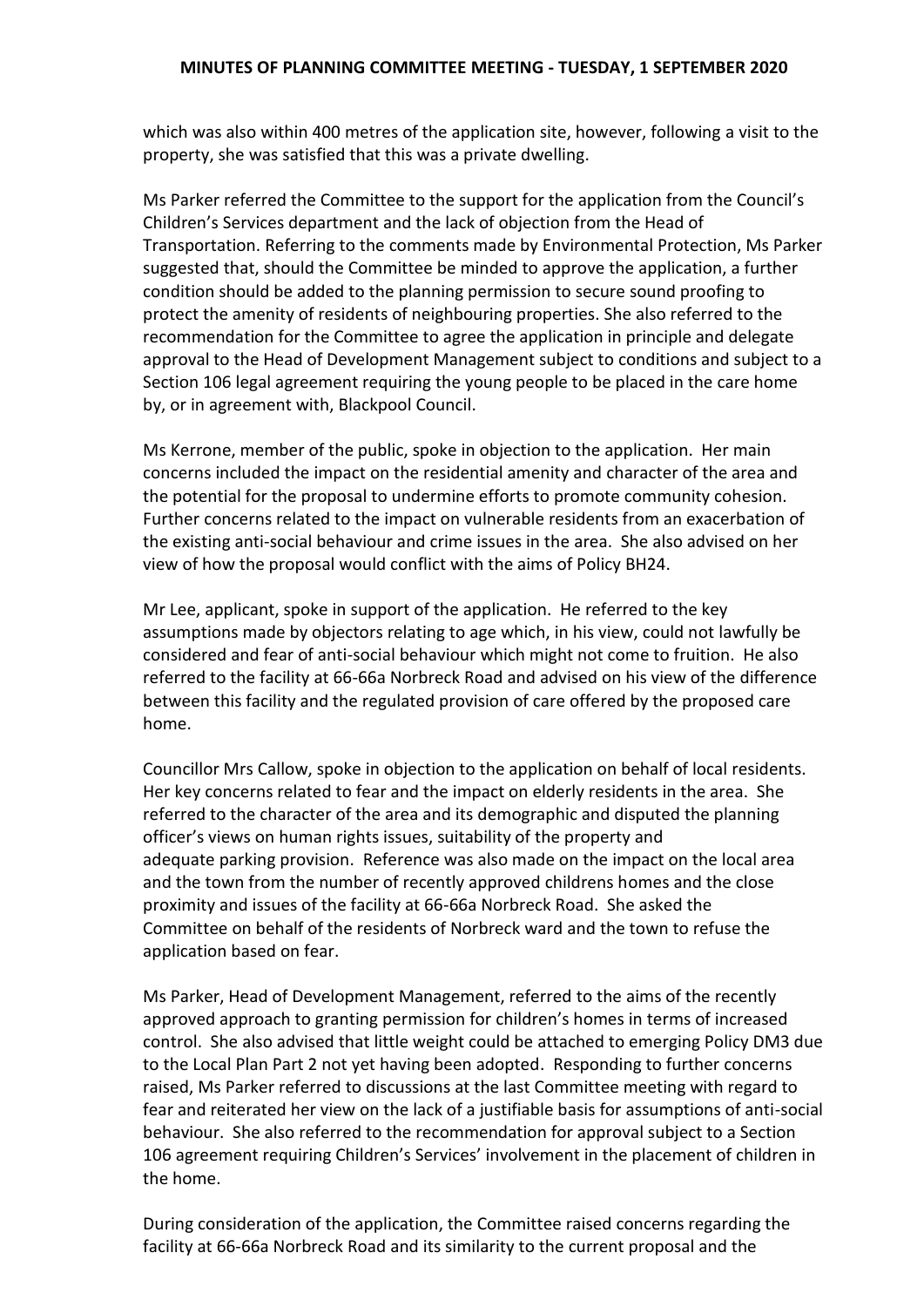### **MINUTES OF PLANNING COMMITTEE MEETING - TUESDAY, 1 SEPTEMBER 2020**

potential detrimental impact this could have on the amenity of local residents. Responding to questions and concerns raised by the Committee, Ms Parker referred to the legislative differences between the supported living accommodation at 66-66a Norbreck Road and the proposed children's home. She also referred to the controls that would be in place at the proposed childrens home in terms of placement of children through securing the Section 106 agreement. Ms Aldridge, Head of Corporate Delivery Performance and Commissioning, expanded on the difference in provision between childrens homes and supported living accommodation and advised on the enhanced level of control provided by the regulation of children's homes. She also advised on the involvement of Children's Services in the initial placement of children and its interest in managing issues from care homes from a safeguarding perspective and to ensure children were receiving adequate support.

Following further consideration of the application, the majority view of the Committee was that the application be approved subject to conditions and the agreement of a Section 106 agreement.

**Resolved:** To agree the application in principle and delegate approval to the Head of Development Management, subject to conditions including the additional condition relating to sound proofing and on receipt of a Section 106 legal agreement and for the reasons outlined in the decision notice.

The decision notice, when available, can be accessed via the link below: [https://idoxpa.blackpool.gov.uk/online](https://idoxpa.blackpool.gov.uk/online-applications/applicationDetails.do?activeTab=documents&keyVal=_BLCKP_DCAPR_63921)[applications/applicationDetails.do?activeTab=documents&keyVal=\\_BLCKP\\_DCAPR\\_63921](https://idoxpa.blackpool.gov.uk/online-applications/applicationDetails.do?activeTab=documents&keyVal=_BLCKP_DCAPR_63921)

Background papers: Applications, plans and replies to consultations on the application.

**NOTE:** Councillor D Coleman, having declared a prejudicial interest, left the meeting during consideration of this item and took no part in the discussions or voting on the application.

# **6 PLANNING APPLICATION 20/0352- 595-601 PROMENADE**

**NOTE:** Councillor D Coleman re-joined the meeting prior to consideration of this item.

The Committee considered planning application 20/0352 that sought permission for the erection of a four storey extension to the hotel to form an additional 74 bedrooms; single storey rear extension, plantroom on the roof and additional parking spaces to the rear, with new access and egress to the car park.

Ms Parker, Head of Development Management, provided an overview of the application and presented site location and layout plans and an aerial view of the site. She also referred to the update note that proposed the removal of condition 12 should permission be granted, and a flyer sent by the applicant to neighbouring residents. Ms Parker advised that the proposed extension replicated the design of the original building. She also reported on the planned reconfiguration of the existing car park to provide a single access route and repairs to the alleyway. She advised on her view of the benefits of the proposal in terms of the quality of the development and contribution to the resort's hotel offer. Ms Parker reminded the Committee that commercial competition was not a valid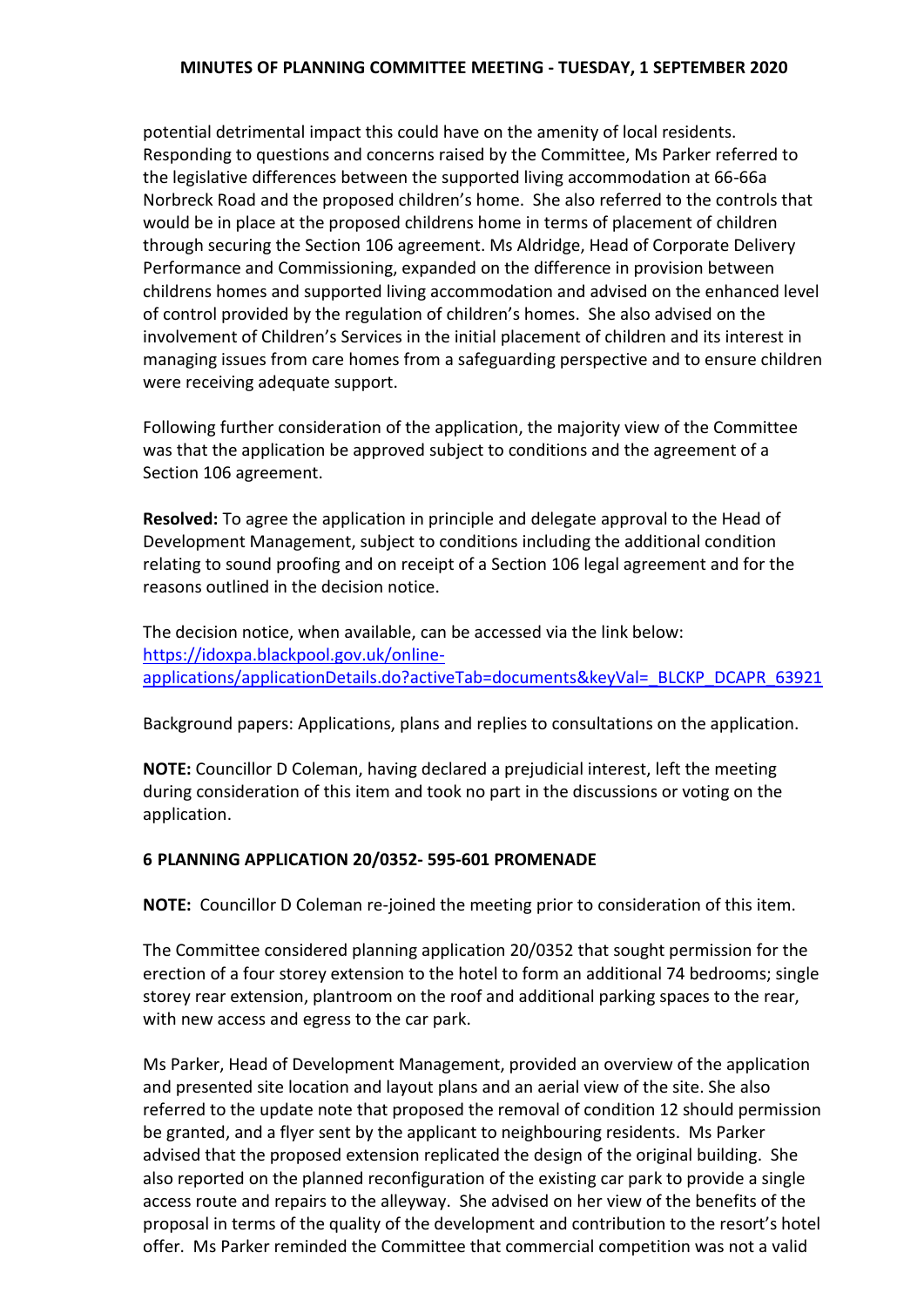### **MINUTES OF PLANNING COMMITTEE MEETING - TUESDAY, 1 SEPTEMBER 2020**

planning consideration. She also referred to the requirement for a construction management plan should the application be approved which would control the hours of construction and highlighted the proposed CCTV provision to mitigate anti-social behaviour. Whilst Ms Parker acknowledged the limited on-street parking provision, she highlighted the accessible location and the requirement for a travel plan to be agreed through a relevant condition.

Mr Pyatt, member of the public, spoke in objection to the application. In his view the proposed development represented a breach of the core principles of town and country planning and would result in a loss of jobs. He also advised on his view of the impact that the proposed development would have on existing local businesses. He also raised concerns regarding the operators and referred to previous issues experienced during the construction of the hotel. Further issues related to the lack of capacity in the existing utilities infrastructure and the impact on residents from increased demand on these resources, and anti-social behaviour concerns.

Mrs Whadcock, member of the public, also spoke in objection to the application. Her main concerns included the impact on her livelihood and increased parking issues following the opening of the hotel. She advised on her view of the lack of transport surveys undertaken and the significant level of traffic in the area. Further concerns related to the hotel's policy of not charging its guests for car parking which in her view impacted negatively on the availability of on-street parking in the area and she suggested that parking issues could be mitigated by the hotel changing its policy and offering free parking to its guests.

Ms Wright, member of the public and local resident, also spoke in objection to the application. Her main concern related to her view of the significant parking issues experienced in the area.

Mr Mathison, on behalf of the applicant, Create Developments (Blackpool) Ltd, spoke in support of the proposal and advised on his view of the benefits of the proposal in terms of attracting year round visitors to the town as well as corporate visitors in view of the future conference facility. He acknowledged residents' concerns in relation to car parking and major construction and advised on the measures taken to mitigate the impact as detailed in the flyer referred to earlier in the meeting. He advised on Council investigations to introduce parking initiatives to alleviate parking issues and confirmed his support for the initiatives.

Councillor O'Hara, Ward Councillor, spoke on the application, with his main concerns being his view of the significant impact on the amenity of vulnerable local residents from the lack of car parking provision. He asked that the Committee defer the application to enable consultation to take place between the developer and residents to resolve the issues.

Councillor Robertson, Ward Councillor, also spoke on the application, and raised significant concerns relating to increased parking issues, including the loss of a large number of car parking spaces which would exacerbate the current issues, impact local hoteliers and have an impact on on-street parking in the wider area. He requested that the Committee considered deferral of the application to enable the developers and the Council to investigate initiatives to resolve the parking issue.